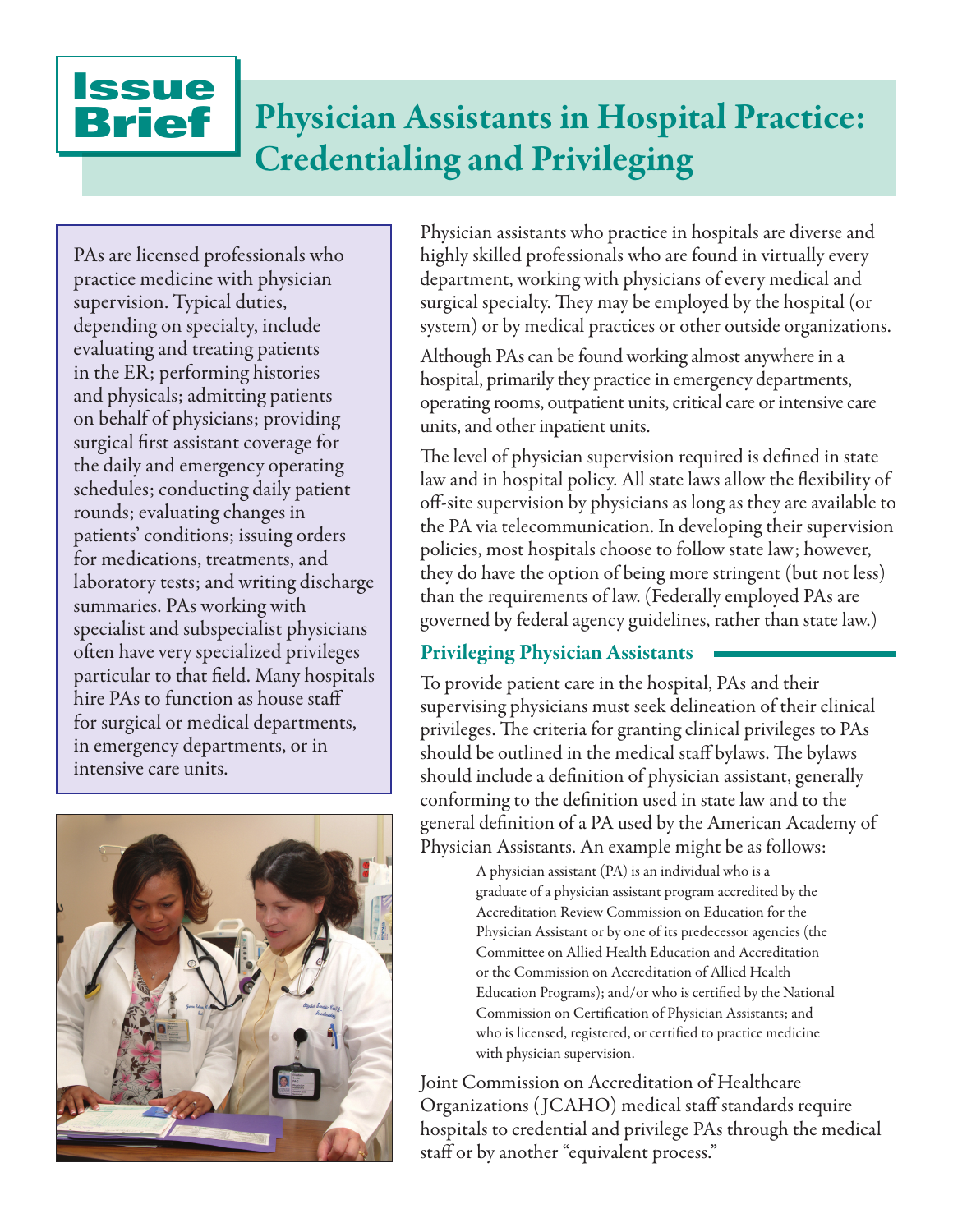Bylaws should stipulate that all clinical privileges granted to PAs be consistent with all applicable state laws and regulations and that a PA may provide medical services that are within the scope of practice of the supervising physician. More detailed information about amending hospital bylaws is available at *www.aapa.org/policy/hospital-staff-bylaws.html*.

# Credentialing Physician Assistants

Hospitals that wish to grant privileges to a PA should verify that the individual is properly licensed, certified, or registered by the state and has adequate liability insurance. Credentials verification should include queries of the National Practitioner Data Bank (NPDB) for malpractice information and the Federation of State Medical Boards (FSMB) for records of disciplinary actions taken against the PA.

The American Medical Association's (AMA) Physician Profile Service also offers PA credentials verification. For a nominal fee, credentialing professionals can confirm a PA's education program attendance and graduation date, national certification number and status, current and historical state licensure information, and AAPA membership status. JCAHO has deemed that the education information and national certification data are equivalent to primary source information.

To credential PAs, many hospitals adapt their physician forms and criteria to create a parallel process for PAs. The criteria usually are defined in the medical staff bylaws or in an associated policy and procedures manual. On demonstration of satisfactory training and experience, and after approval by the hospital board or designated individual, a PA may be granted privileges with supervision of a physician(s) who has appropriate privileges.

### Reappointment/Reprivileging

As with physicians, hospital bylaws should specify a time period for the renewal and revision of physician assistant privileges and reappointment to the medical staff.

The medical staff should evaluate information provided by physician supervisors and physician assistant peers on the PA's professional performance, including technical and clinical skills. They also should evaluate information on performance improvement, including continuing medical education and other courses completed. The PA's scope of practice should be updated as changes in clinical privileges are made. Queries to the NPDB and FSMB should be made any time privileges are renewed, revised, or expanded.

# Medical Staff Membership

Medical staff bylaws identify the categories of providers eligible for membership. AAPA believes that PAs should be members of the medical staff because they provide medical care. While their authority to provide care is delegated by a supervising physician, PAs exercise a high level of decision making and autonomy in day-to-day practice. The AAPA recommends that medical staffs credential and privilege all PAs and include them as members, with all of the committee involvement, quality measures, and peer review that are part of medical staff oversight. Both Joint Commission standards and Medicare and Medicaid Conditions of Participation for Hospitals allow PA membership on medical staffs. State law should be consulted; some state laws define which professionals can be medical staff members.

| <b>Where PAs Practice in the Hospital</b>           |     |
|-----------------------------------------------------|-----|
| Emergency room                                      | 30% |
| Operating room                                      | 22% |
| Outpatient unit                                     | 21% |
| Other inpatient unit                                | 37% |
| Critical care unit                                  | 22% |
| Other unit of the hospital                          | 9%  |
| Source: 2006 AAPA Physician Assistant Census Report |     |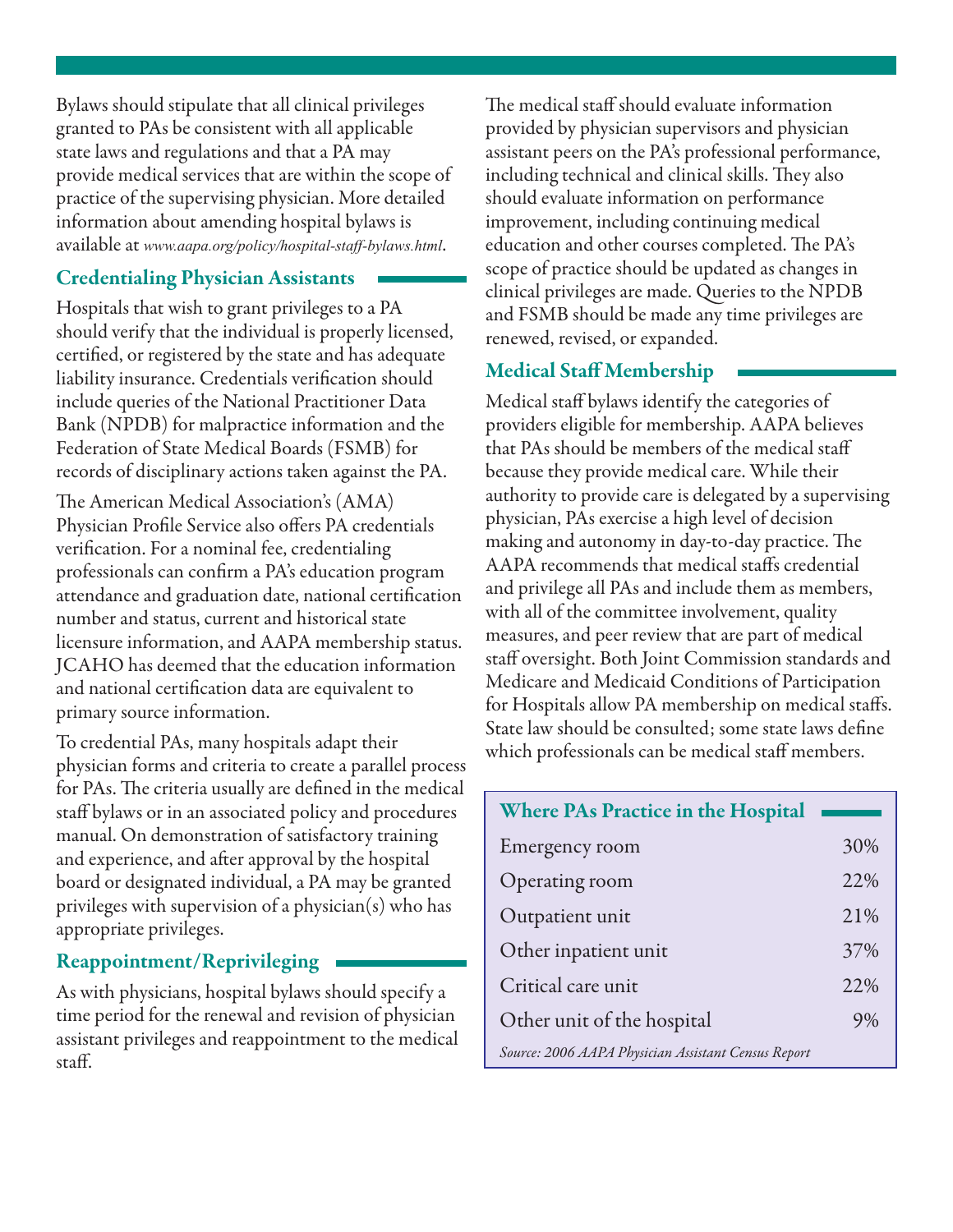# Information that may be gathered for credentialing and privileging of physician assistants

Address (work and home) Telephone (work and home) Primary practice location Other practice locations Name(s) of supervising physician(s) Practice specialty(ies) Social Security number License or registration number NCCPA certification State prescribing number DEA number Medicare Provider Identification Number Degrees and certificates

- From PA program
- From other educational programs or institutions
- PA postgraduate training
- Additional training (e.g., advanced cardiac life support, advanced trauma life support)

Chronological professional experience, including names, addresses, and phone numbers of previous employers

Professional affiliations Teaching appointments Precepting and mentoring experience Past and current privileges Legal and administrative actions taken against an individual • By employers, hospitals, and other institutions

- By government agencies
- By professional societies
- By other monitors of professional conduct

Professional liability

- Current liability coverage
- Other carriers from the past "x" years
- Past and current claims and suits
- National Practitioner Data Bank

Personal health \* References

\* The exact questions may vary depending on applicable legal requirements such as the Americans with Disabilities Act.

November 2006



**American Academy of Physician Assistants** Department of Government & Professional Affairs 950 North Washington Street Alexandria, VA 22314-1552 703/836-2272